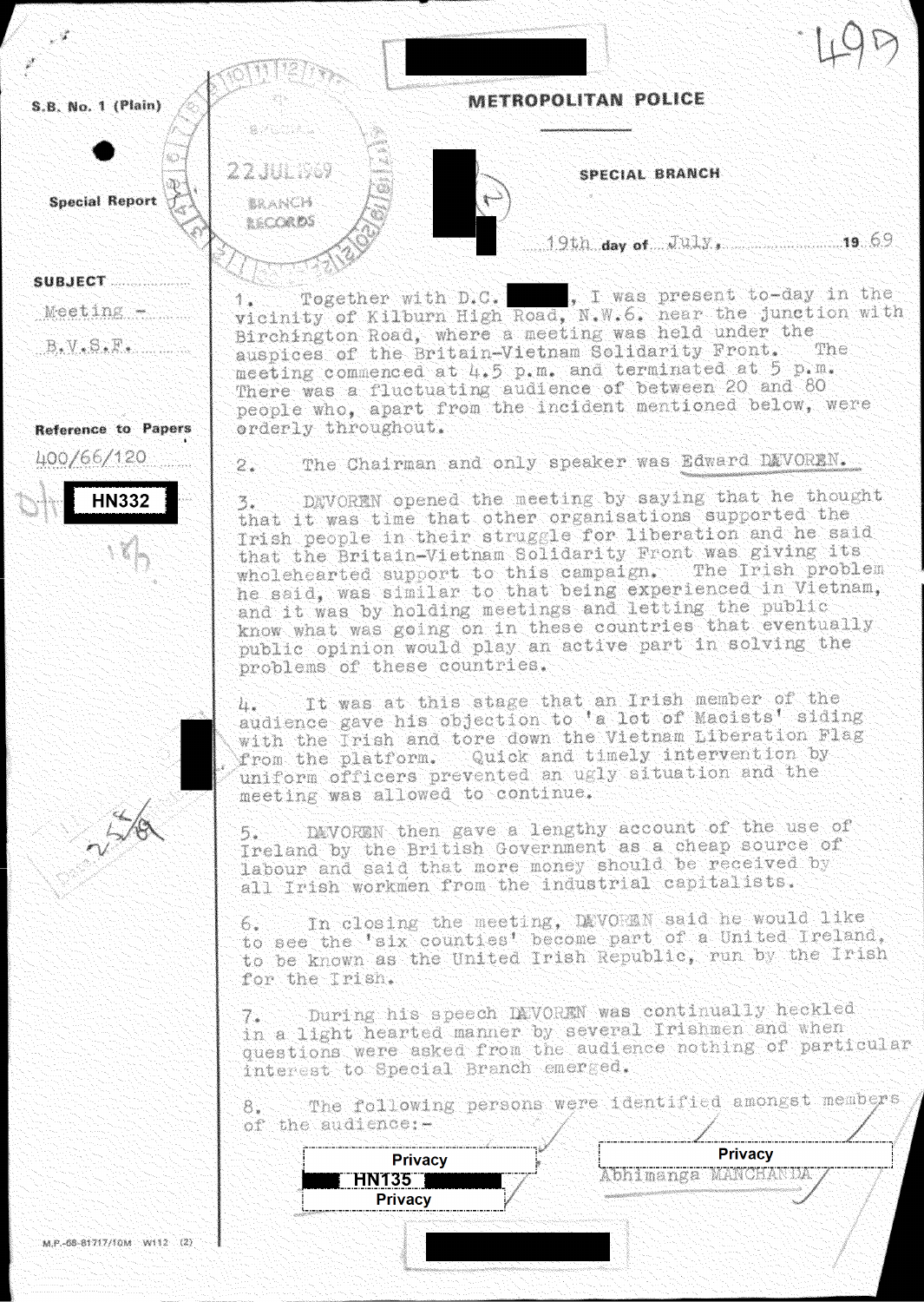

Page No.  $-2-$ 

 $\tilde{R}^{(1)}$  and  $\tilde{R}^{(2)}$ 



Detective Sergeant.

Submitted.

 $\bar{\pmb{\xi}}$